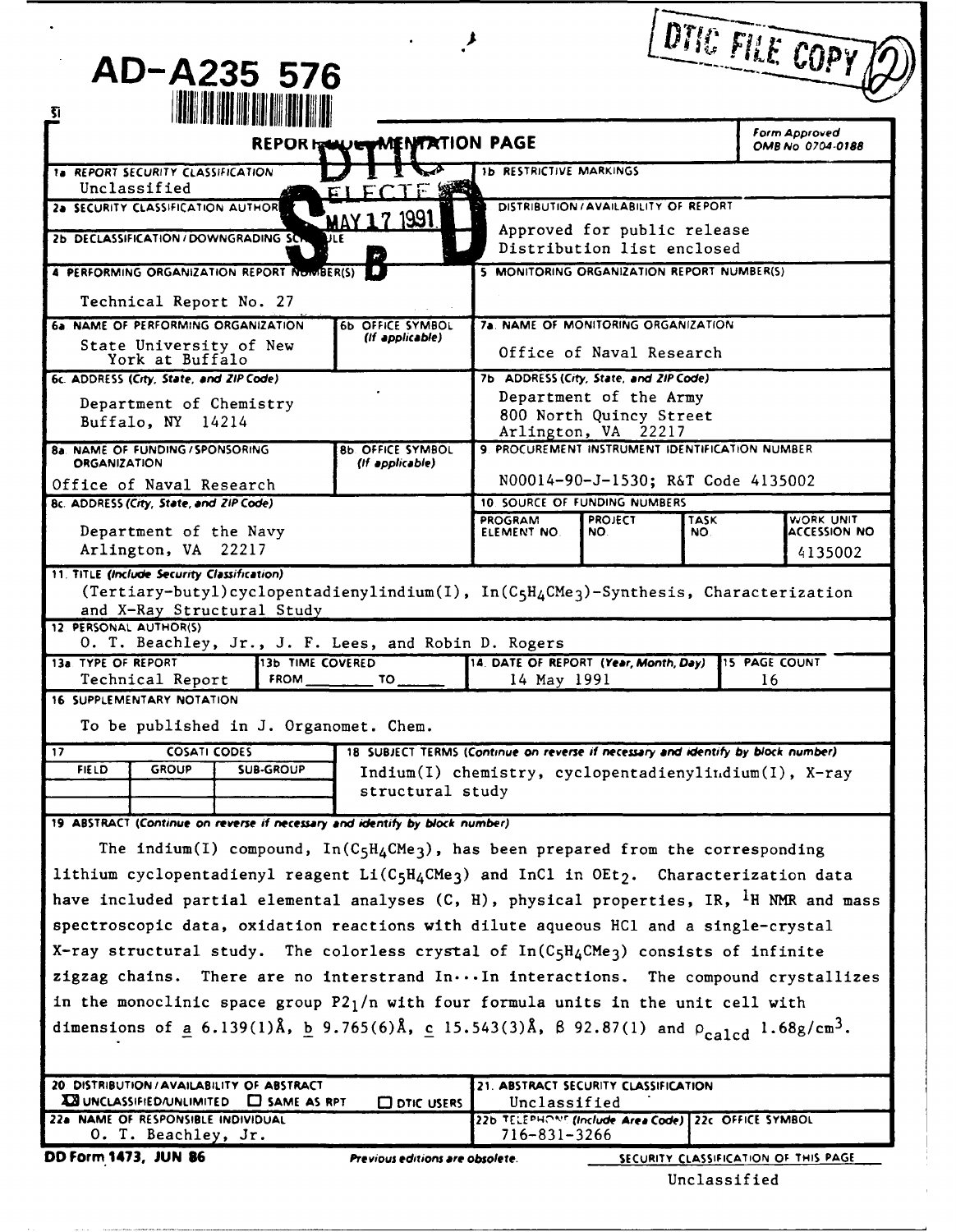OFFICE OF NAVAL RESEARCH Contract N-OOO14-90-J-1530 R&T Code 4135002

 $(Tertiary-buty1) cyclopentadienylindium(1), In(C_cH<sub>µ</sub>CMe<sub>3</sub>)-Synthesis,$ Characterization and X-Ray Structural Study

TECHNICAL REPORT NO. 27

by

**0.** T. Beachley, Jr. and J. F. Lees

Department of Chemistry, State University of New York at Buffalo

Buffalo, New York 14214

Robin D. Rogers

Department of Chemistry, Northern Illinois University

DeKalb, Illinois 60115

Prepared for Publication

in

Journal of Organometallic Chemistry

State University of New York at Buffalo Department of Chemistry Buffalo, New York 14214

14 May 1991

Reproduction in whole or in part is permitted for any purpose of the United States Government

This document has been approved for public release and sale; its distribution is unlimited



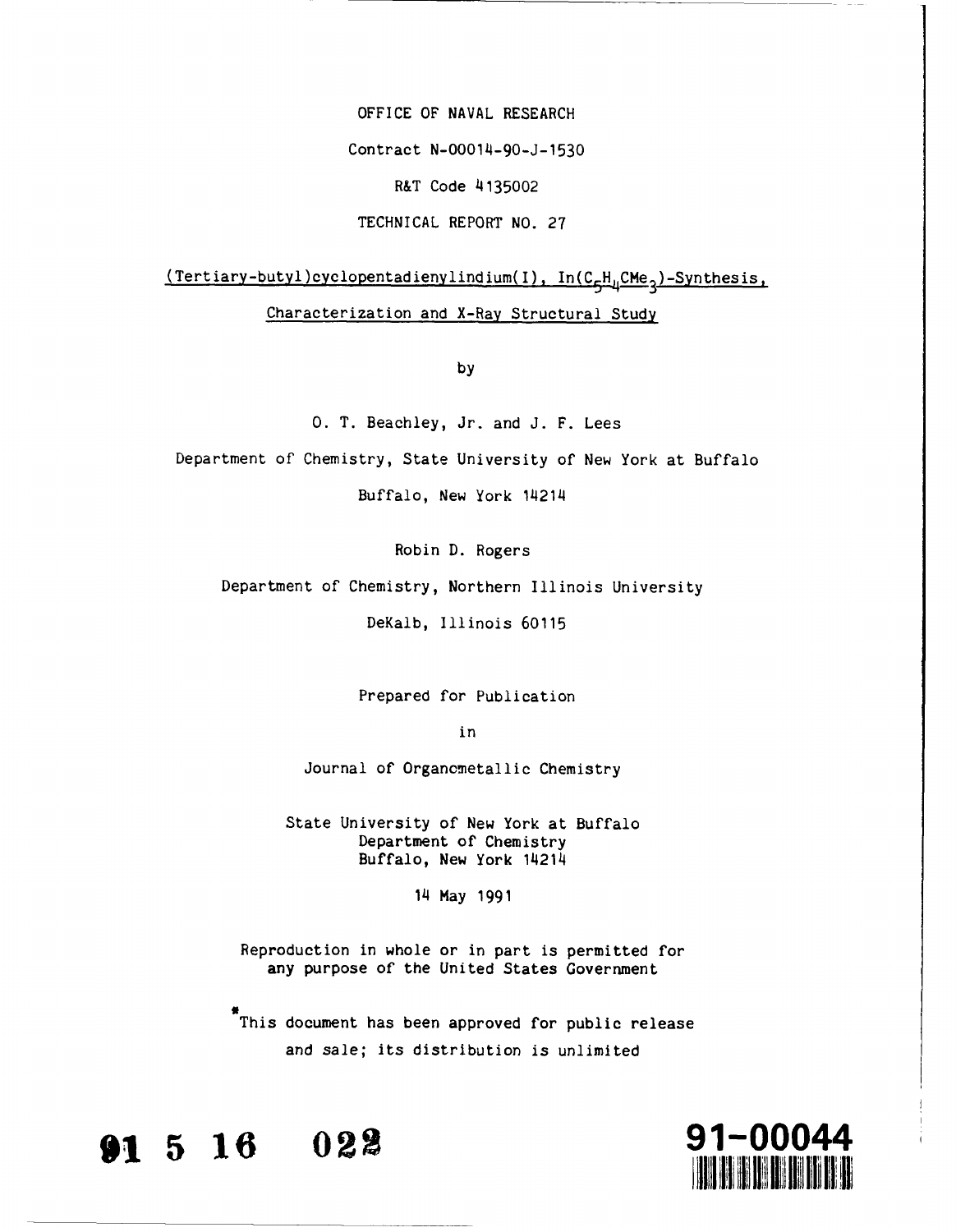(Tertiary-butyl)cyclopentadienylindium(I),  $In(C<sub>g</sub>H<sub>u</sub>CMe<sub>3</sub>)$ -Synthesis,

Characterization and X-Ray Structural Study

by

**0.** T. Beachley, Jr. and J. F. Lees Department of Chemistry, State University of New York at Buffalo Buffalo, New York 14214

Robin D. Rogers Department of Chemistry, Northern Illinois University DeKalb, Illinois 60115

## **Summary**

The indium(I) compound,  $In(C_5H_\mu CMe_3)$ , has been prepared from the corresponding lithium cyclopentadienyl reagent  $Li(C_5H_\mu$ CMe<sub>3</sub>) and InCl in  $\texttt{OEt}_{2}$ . Characterization data have included partial elemental analyses (C, H), physical properties, IR, **1H** NMR and mass spectroscopic data, oxidation reactions with dilute aqueous **HCI** and a single-crystal X-ray structural study. The colorless crystal of  $In(C<sub>5</sub>H<sub>µ</sub>CMe<sub>3</sub>)$  consists of infinite zigzag chains. There are no interstrand In...In interactions. The compound crystallizes in the monoclinic space group  $P2<sub>1</sub>/n$  with four  $\mathbf{r}$ formula units in the unit cell with dimensions of  $\underline{a}$  6.139(1)Å,  $\underline{b}$  9.765(6)Å,  $c$  15.543(3)Å, B 92.87(1) and  $\rho_{\rm{calcd}}$  1.68g/cm<sup>3</sup>. **3 5l**

| đ<br>ı        |
|---------------|
|               |
| rigu)<br>نقور |
|               |
|               |

Distrlbutlon/ Distribution/

Availability Codes

5

Special

Avail and/or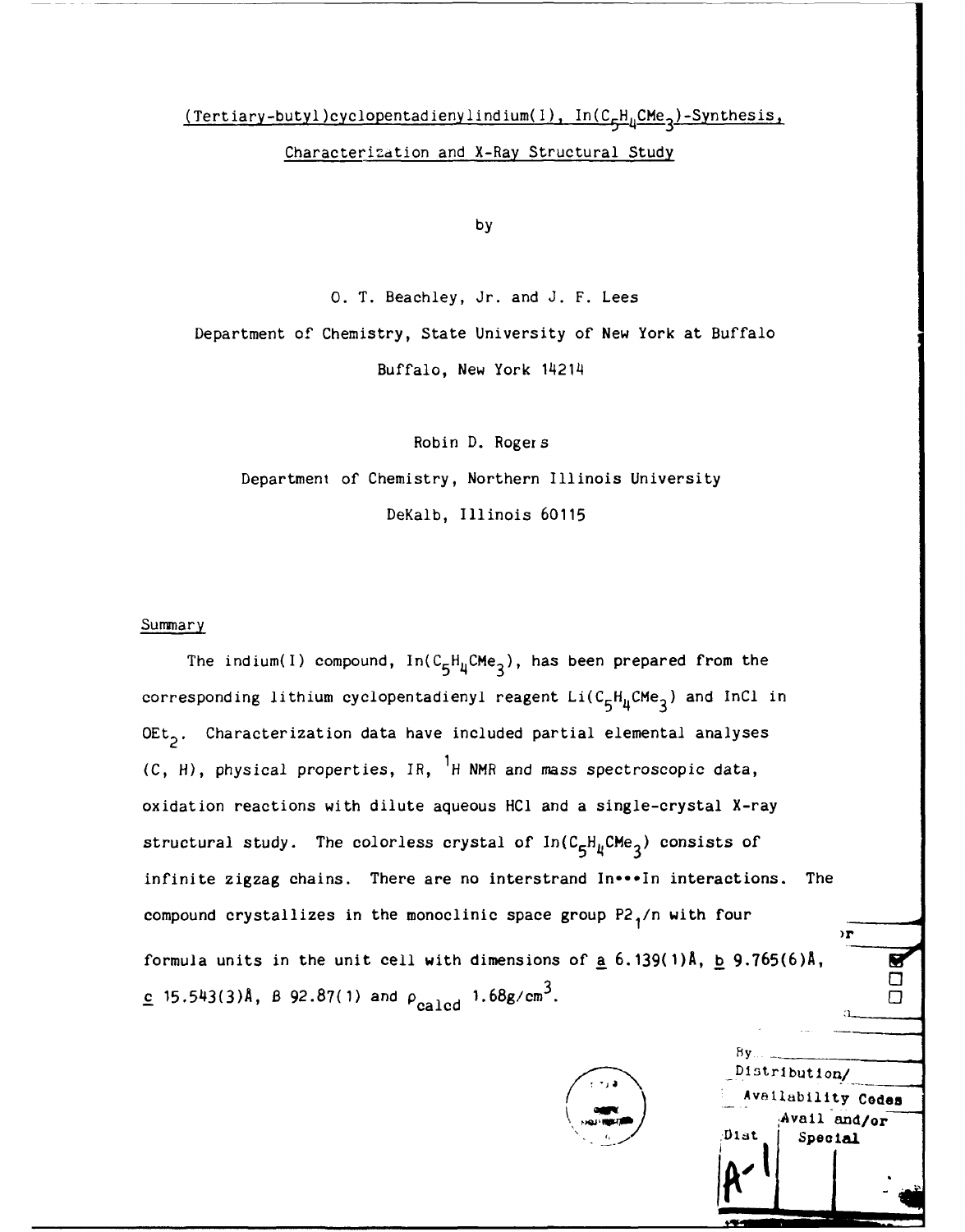Compounds which have a group 13 element in a low oxidation state are an interesting but little studied class of compounds. The most common indium(I) derivatives incorporate a cyclopentadienyl substituent and include  $\ln(c_5 H_5)$ ,<sup>1</sup>,<sup>2</sup>,3  $\ln(c_5 H_4$ Me),  $3 \ln(c_5 H_4 S$ iMe<sub>3</sub>),  $4 \ln(c_5 H_4 G$ eMe<sub>3</sub>),  $4 \ln(c_5 M e_5)^{5.6}$  and  $In [C_5 (CH_2<sup>Ph</sup>)_5].$ <sup>7</sup> It is noteworthy that the crystalline state of all of these compounds except  $In(C_5H_\mu\text{GeMe}_3)$  have been studied and five different structures have been observed for the five compounds studied. Three compounds,  $In(C_5H_5)$ ,  $3 In(C_5H_4$ Me)<sup>3</sup> and  $In(C_5H_4S$ iMe<sub>3</sub>)<sup>4</sup>, exist in the solid state as zigzag chains but with different numbers of short interstrand In\*\*\*In interactions. Each indium in  $In(C_5H_5)$  is 3.986(1)Å away from two other indium atoms<sup>3</sup> whereas In( $C_5H_4$ Me) has an indium atom at 3.986(1)Å from only one other indium atom.<sup>3</sup> The trimethylsilyl derivative  $\text{In}(\text{C}_5 \text{H}_4 \text{S}$ iMe<sub>3</sub>) has no interstrand interactions. <sup>4</sup> Pentamethylcyclopentadienylindium(I)<sup>5,6</sup> exists as a hexameric(octahedral) cluster with In...In interactions of 3.963(1) and 3.943(1)A. The compound  $In[C_5 (CH_2 Ph)_5]^7$  forms quasi-dimeric units with indium-indium distances of  $3.631(2)$ Å, the shortest observed to date. In this paper we extend this series with synthesis and complete characterization of  $In(C<sub>5</sub>H<sub>4</sub>CMe<sub>3</sub>)$ .

The compound  $In(C_5 H_{\mu}CMe_3)$  was prepared from InCl and  $Li(C_5 H_{\mu}CMe_3)$  in diethyl ether by using the method of Peppe, Tuck and Victoriano<sup>2</sup> and was fully characterized by its physical properties, partial elemental analyses  $(C,H)$ , reaction with dilute aqueous HC1, IR, <sup>1</sup>H NMR and mass spectroscopy and a single crystal X-ray structural study. The synthesis of the compound according to the following equation was observed to be typical of indium(I)

$$
0Et2
$$
  
lnCl + Li(C<sub>5</sub>H<sub>4</sub>CMe<sub>3</sub>)  $\longrightarrow$  ln(C<sub>5</sub>H<sub>4</sub>CMe<sub>3</sub>) + LiCl

-2-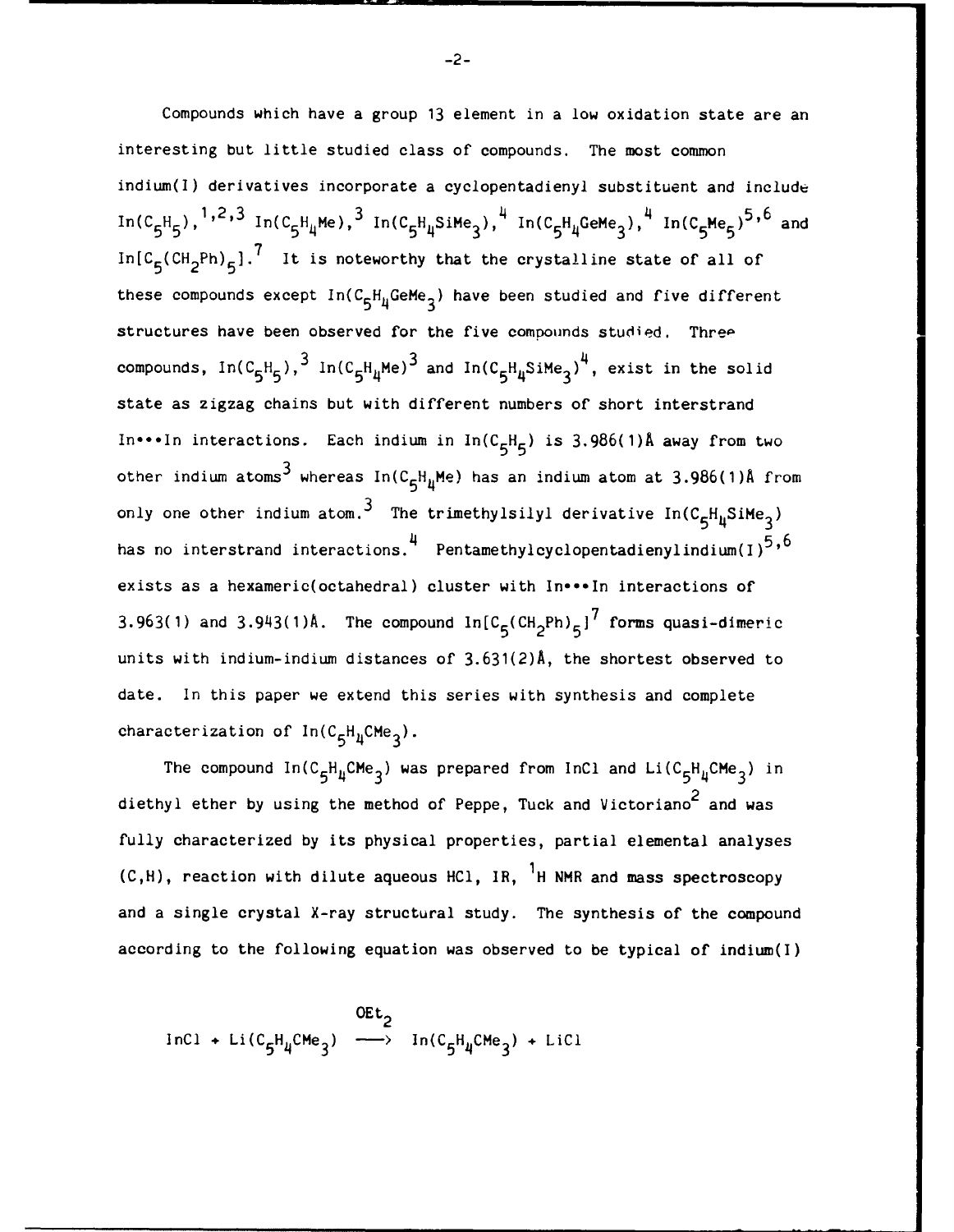compounds. Upon addition of  $Li(C_5H_4CMe_3)$ , a gray colored material, possibly indium metal, was observed. The lithium cyclopentadienide reagent apparently acts as a reducing agent or the indium(I) disproportionates to a **8** slight extent. $\check{\phantom{\phi}}$  However, the extent of decomposition was small. The colorless, crystalline indium(1) product was isolated in  $\sim 90\%$  yield.

The structure of  $In(C_5 H_{\mu} CMe_3)$  consists of (theoretically) infinite zigzag chains based on  $[\ln(C_5 H_4 CMe_3)]_{\infty}$  with no interstrand In\*\*\*In interactions. The structure is very similar to that observed for  $[In(C_5 H_{\mu} SiMe_3)]_{\infty}$ . The labelling of atoms in the basic  $In(C_5 H_{\mu} CMe_3)$  unit is illustrated in Figure 1 whereas the packing diagram is shown in Figure 2. Bond distances and bond angles are collected in Table **1.** In the solid state each indium atom interacts with two (t-butyl)cyclopentadienyl ligands **(<** centroid--In.-.centroid **=** 128.2) and each cyclopentadienyl ligand is "inversely sandwiched" between two indium atoms (< In ... centroid...In = 173.4°). The corresponding angles in  $In(C_5H_4SiMe_3)$ ,  $4 In(C_5H_4Me)^3$  and In( $C_5H_5$ )<sup>3</sup> are 131.78 and 175.94°, 130.66 and 179.74°, and 128.02 and 176.99°, respectively. Thus, these intrachain angles are very similar for all compounds with zigzag chains (see Table II).

The basic carbocyclic ring, defined by atoms  $C(1)$  through  $C(5)$ , is associated with In-C distances of  $2.71(1)-2.911(9)$ Å (average  $2.81$ Å) and an In••• centroid distance of 2.53Å. These distances for  $In(C_5H_4CMe_3)$  are shorter than for  $In(C_5H_4Sim_{\epsilon_3})^{\frac{1}{4}}$  of  $In-C(average)$  of 2.872Å and  $In***$ **I \*** centroid of 2.609A. The second carbocyclic ring (atoms **C(1)** - **C(5)** is **\*** associated with  $In-C^*$  distances of 2.98(1) to 3.310(9)Å (average 3.14Å) and an In•••centroid<sup>\*</sup> distance of 2.85Å. The corresponding distances in

-3-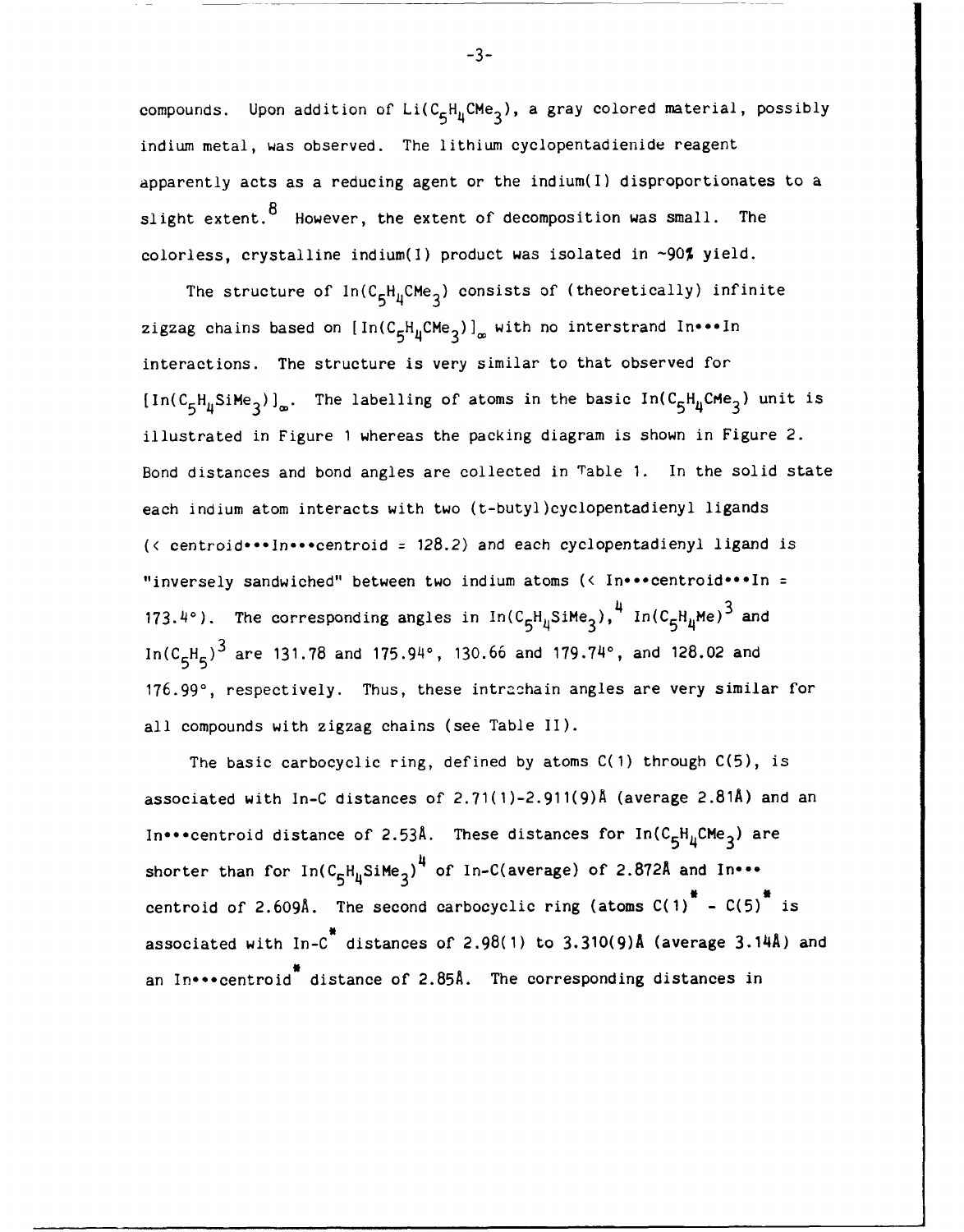$In(C_5H_4Sime_3)^4$  are shorter. Thus,  $In(C_5H_4CMe_3)$  has the shortest In-C (In-\* \* centroid) and longest In-C (In-centroid) for any cyclopentadienylindium(I) derivative (Table II) with a zigzag structure.

The existence of indium in the + 1 oxidation state for  $In(C<sub>5</sub>H<sub>1</sub>CMe<sub>3</sub>)$  has been confirmed by its reactions with dilute aqueous HCl. The ratio of mol of  $H_2$ /mol of In(I) compound was 0.957. These results are consistent with the following balanced chemical equation. However, it must be noted that

$$
\ln(c_5 H_4 C Me_3) + 3H^+ \longrightarrow \ln_{(aq)}^{+3} + H_{(g)} + C_5 H_5 (C Me_3)
$$

indium metal was found upon exposure of  $In(C_6H_4CMe_3)$  to the acid. Then, the metal appeared to react with the acid to liberate  $H_2$ . Similar observations have been noted for other cyclopentadienylindium(I) compounds.  $3-6$ 

The mass spectrum of  $In(C<sub>5</sub>H<sub>µ</sub>CMe<sub>3</sub>)$ , which readily sublimes at 35° C, suggests the presence of a monomeric species in the gas phase as has been observed by electron diffraction studies for  $In(C_5H_5)$ ,  $3, 12$   $In(C_5H_4$ Me)<sup>3</sup> and In(C<sub>c</sub>Me<sub>c</sub>)<sup>5</sup>. The primary ions detected in the mass spectrum were In<sup>+</sup>(115M/z) and  $In(C_5H_4CMe_3)^+$  (236 M/z). Thus, one of the indium-cyclopentadienyl ring interactions of the solid must be quite weak.

### Experimental Section

All compounds described in this investigation were exceedingly sensitive to oxygen and water and were manipulated in a standard vacuum line or under a purified argon atmosphere **by** using Vacuum/Atmospheres Dri-Lab. The cyclopentadienylindium(l) derivative was so exceedingly sensitive to trace quantities of moisture that all glassware used for their preparation, characterization, and handling was flame-heated under dynamic vacuum and then permitted to stand in the drybox for approximately 2h prior to use.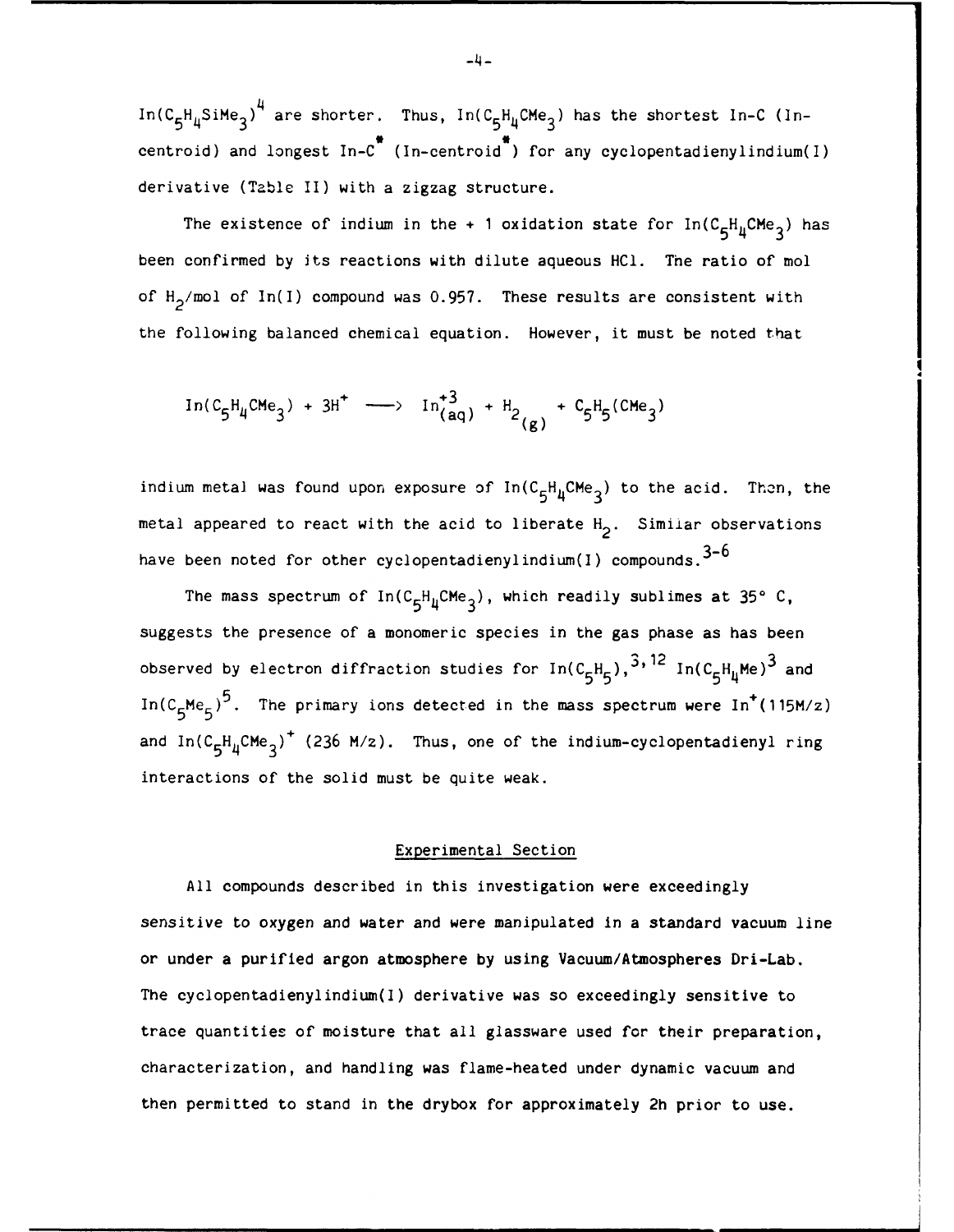**All** solvents were purified **by** standard techniques. Indium(l) chloride was purchased from Strem Chemicals, Inc. and was used without further purification. The reagent  $Li(C<sub>5</sub>H<sub>μ</sub>CMe<sub>3</sub>)$  was prepared from 2,6- $\overline{Q}$ dimethylfulvene and LiMe in OEt<sub>2</sub> as previously described.' Elemental analyses were performed by Schwarzkopf Microanalytical Laboratory, Woodside, NY. Infrared spectra of Nujol mulls were recorded with a Perkin-Elmer 683 spectrometer. Absorption intensities are reported with the abbreviations  $w(weak)$ , m(medium), s(strong), sh(shoulder), br(broad), and  $v(wery)$ . The  $H$ NMR spectra were recorded immediately after sample preparation at 300 MHz with a Varian Gemini-300 NMR spectrometer. Chemical shifts are reported in  $\delta$  units (ppm) and are referenced to SiMe<sub>1</sub> at  $\delta$  0.00 and benzene at  $\delta$ 7.13. All NMR tubes were sealed under vacuum. Mass spectra of the samples contained in capillary tubes were recorded with a VG Model 70-SE spectrometer equipped with Electron Impact (El) capabilities.

Synthesis of  $In(C<sub>5</sub>H<sub>4</sub>CMe<sub>3</sub>)$ . A side-arm dumper charged with 0.712g (4.74) nmmol) of finely ground InCl was connected to a two-neck flask containing 0.602 g (4.70 mmol) of lithium t-butylcyclopentadienide. Twenty-five mL of dry diethyl ether was distilled into the flask. While the solution was at room temperature, the InCl powder was added all at once to the rapidly stirred mixture. Some of the InCl decomposed to form a grey colored material, possibly indium metal. The mixture was then stirred for 19 h in the dark. The ether was removed very quickly by vacuum distillation. (No hot water bath was used to assist the distillation). An 80 **0** elbow equipped with a Schlenk flask was attached to the original two-neck reaction flask in the dry box. The clean flask was placed in a -196 °C bath and the product was dynamically sublimed from the reaction flask into the clean Schlenk flask. This isolation procedure took only **1** hour because of the volatility

**-5-**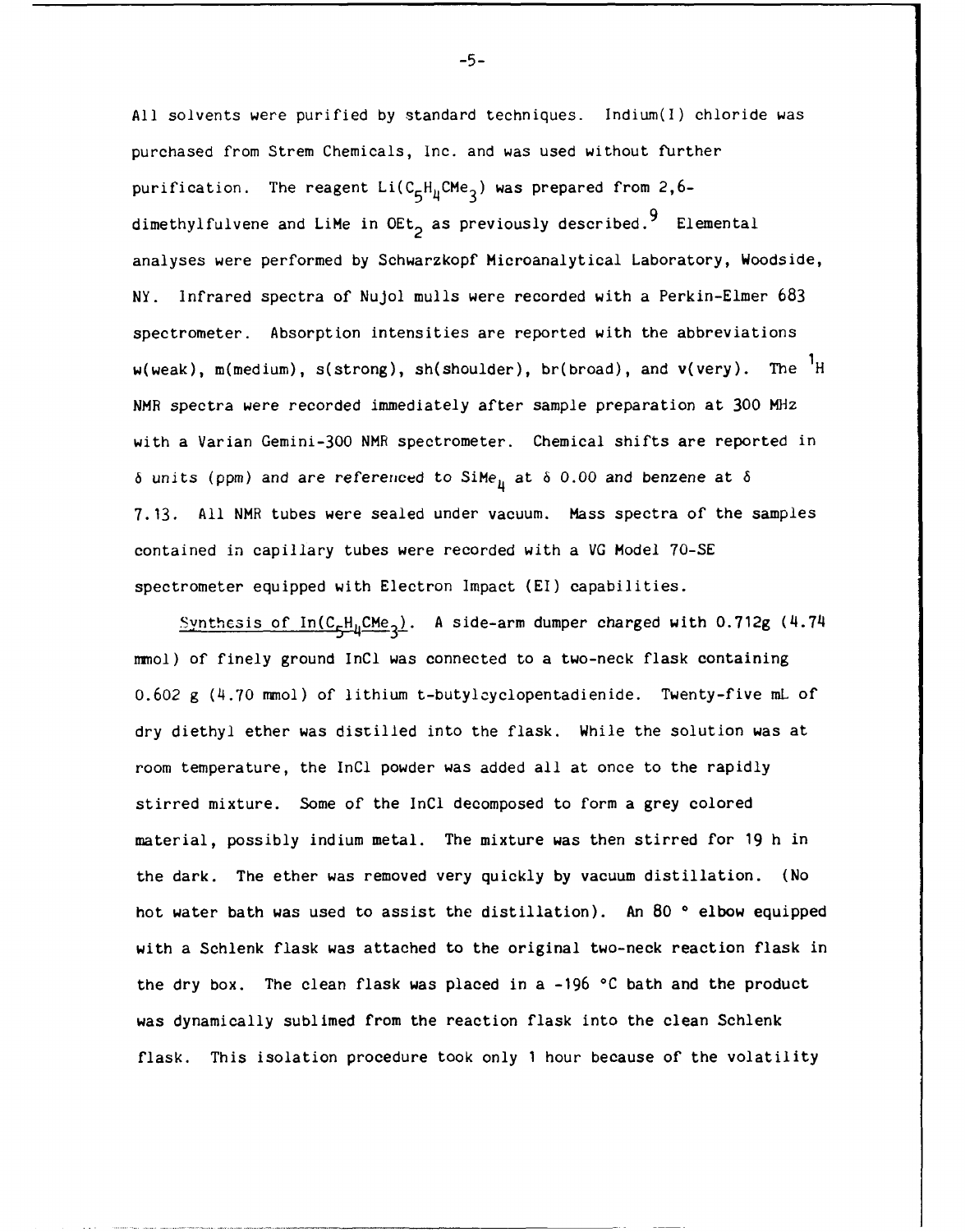of t-butylcyclopentadienylindium(I). The product was then transferred to a straight 20  $mm$  Solv-Seal<sup>TM</sup> tube. The tube was evacuated and was placed in a 35 **'C** oil bath for 6 h. The product sublimed under static vacuum as clear colorless crystals. The compound t-butylcyclopentadienylindium(I), In( $C_5H_1$ CMe<sub>3</sub>) (1.006 g, 4.26 mmol), was isolated in 90.6% yield as based on  $Li(C_5H_4CMe_3)$ .  $In(C_5H_4CMe_3)$ : Colorless crystalline solid; mp 44.5 °C (glass transition), 47.5 - 48.5 0C (melting), -300 **\*C** (decomposition) pale yellow/brown. <sup>1</sup>H NMR (C<sub>6</sub>D<sub>6</sub>,  $\delta$ ): 1.18 (s, 9H, CMe<sub>3</sub>), 5.79 (t, 2H, CH,  $3J_{\text{HICH}}$  = 2.8 Hz), 5.96 (t,  $2H$ , CH,  $3J_{\text{HICH}}$  = 2.9 Hz). IR (Nujol mull, cm<sup>-1</sup>): 3091 (m), 1672 (vw, br), 1608 (w, br), 1562 (w, br), 1475 (s, sh), 1400 (m), 1270 (s), 1195 (m), 1181 (m), 1145 (vs), 1040 (m), 1030 (m), 1014 (m), 909 (m), 845 (w), 845 (w), 814 (vs, br), 754 (vs, br), 665 (vs), 575 (vw), 460 (w), 442 (s), 350 (m). Anal. Calcd: C, 45.79; H, 5.55. Found: C, 45.49; H, 5.49. MS EI 10V (M/z, relative intensity): 115, 100%,  $In^{+}$ ; 236, 40%,  $In(C_5H_hCMe_3)$ <sup>+</sup>.

Hydrolysis of  $In(C_5H_4CMe_3)$ . A quantity of  $In(C_5H_4CMe_3)$  (0.104g, 0.440 mmol), was placed in a 100 mL round bottom flask. After this flask was evacuated while at  $-196$  °C,  $\approx$ 20 mL of 3M HC1 was added through an addition tube. Immediately upon exposure to aqueous acid, the compound decomposed to indium metal. Then, the metal apparently reacted with the acid. The hydrolysis was allowed to proceed for 3 days at -100 **\*C.** The noncondensable gas was isolated and measured by means of a Toepler pump - gas burette assembly. The volume of  $H<sub>2</sub>$  collected, 8.8 cmHg at STP, (0.421 mmol) corresponds to a  $95.7%$  yield as based on the oxidation of indium(I) to indium(III) with formation of one mole of  $H_2$  per mole of indium(I).

X-ray Data Collection, Structure Determination and Refinement for In(C<sub>c</sub>  $H_{\mu}$ CHe<sub>3</sub>). A transparent single crystal was mounted in a thin-walled glass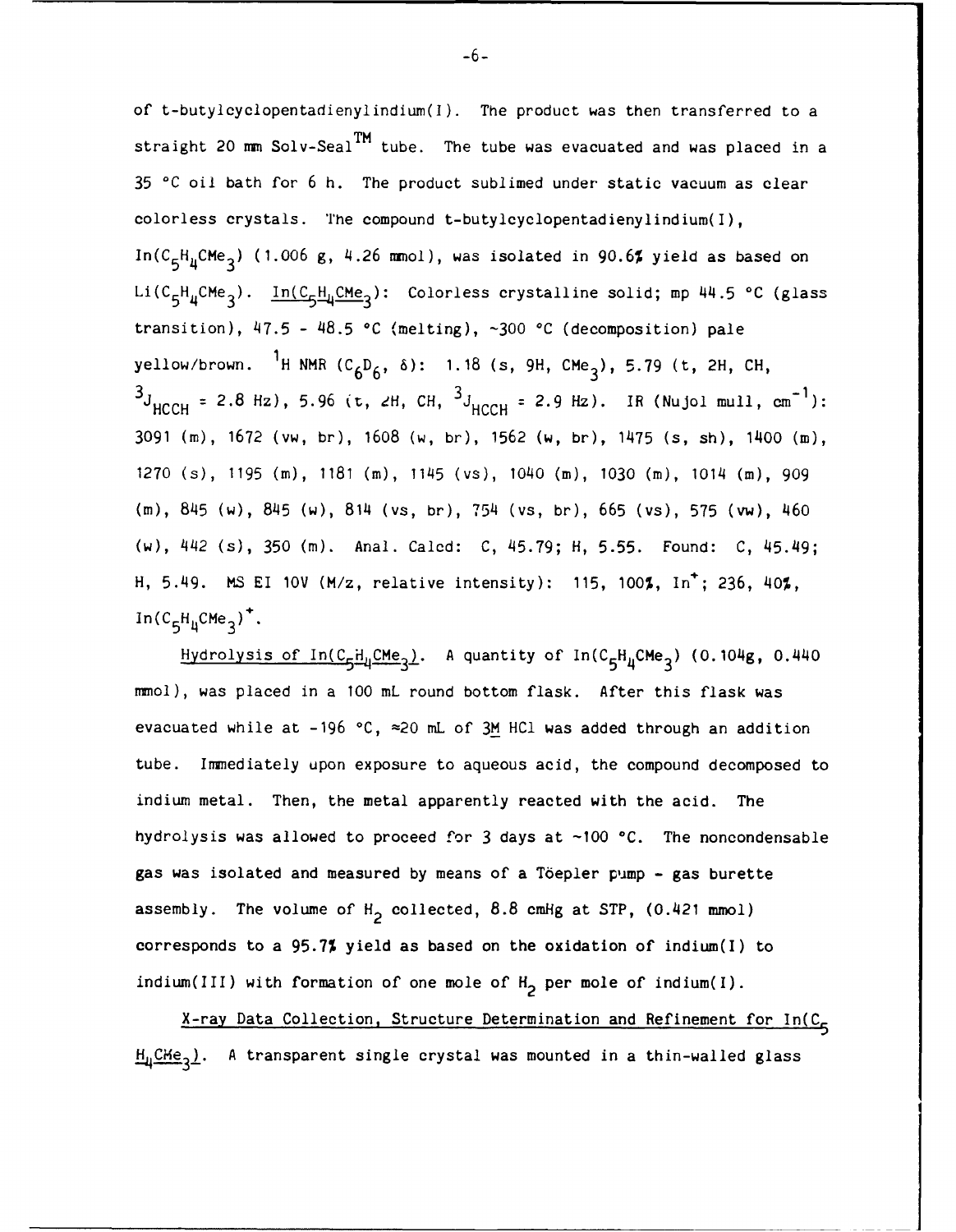capillary and transferred to the goniometer. The space group was determined to be the centric P2<sub>1</sub>/n from the systematic absences. A summary of data collection parameters is given in Table II.

The poor quality of the crystalline material available for study resulted in high esd's and a very poor goodness of fit parameter. The geometrically constrained hydrogen atoms were placed in calculated positions **0.95A** from the bonded carbon atom and allowed to ride on that atom with B fixed at  $5.5\text{\AA}^2$ . The methyl hydrogen atoms were included as a rigid group with rotational freedom at the bonded carbon atom (C-H =  $0.95\text{\AA}$ , B =  $5.5\text{\AA}^2$ ). Refinement of nonhydrogen atoms with anisotropic temperature factors led to the final values of  $R = 0.071$  and  $R_1 = 0.072$ . The final values of the positional parameters are given in Table IV.

Acknowledgement. This work was supported in part by the Office of Naval Research (O.T.B.) and by a generous grant from Eastman Kodak Co.

**-7-**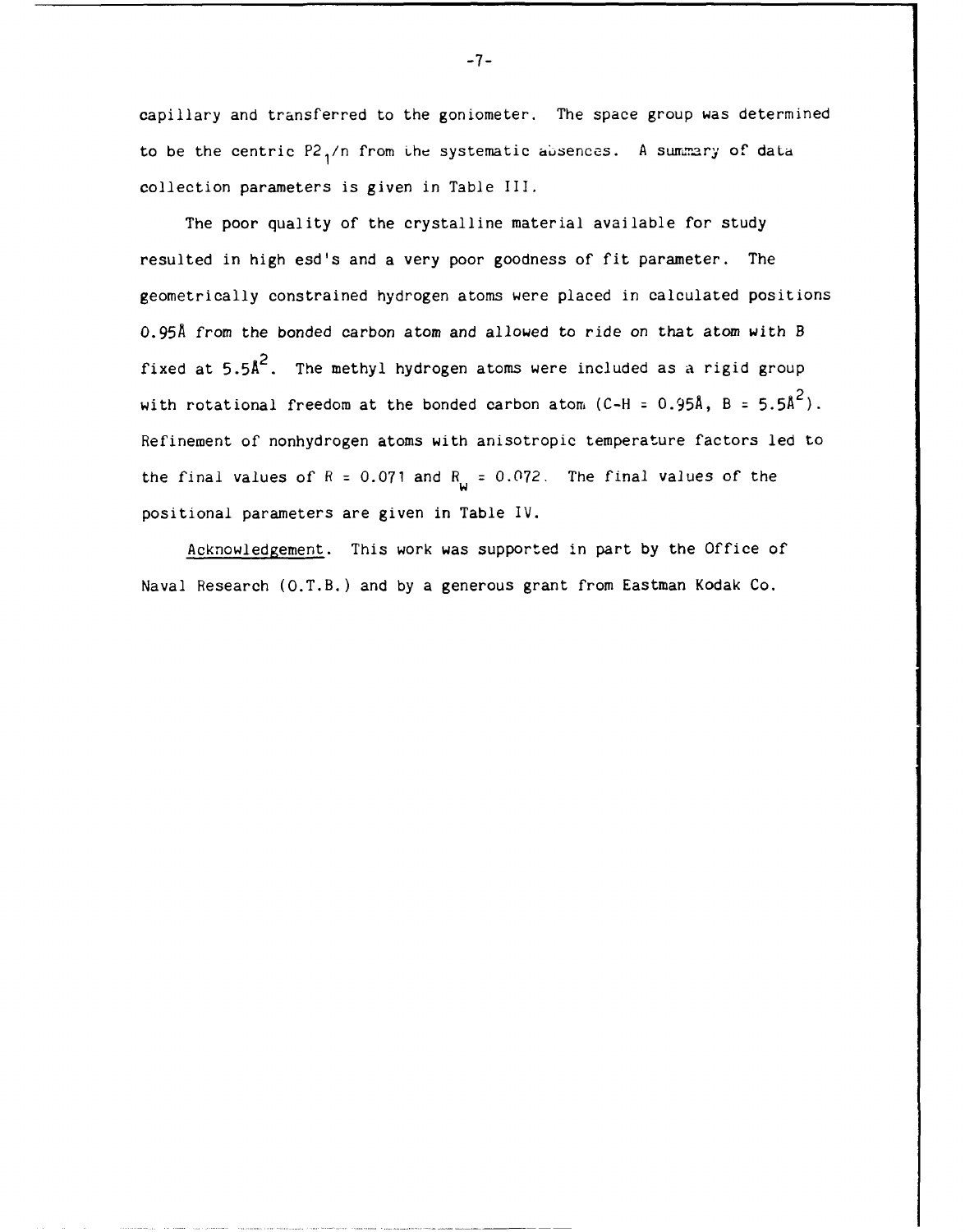#### References

- I. E. **0.** Fischer and H. P. Hofmann, Angew. Chem. 69 (1957) 639.
- 2. C. Peppe, D. G. Tuck and L. Victoriano, J. Chem. Soc., Dalton Trans (1981) 2592.
- 3. **0.** T. Beachley, Jr., J. C. Pazik, T. E. Glassman, M. R. Churchill, J. C. Fettinger and R. Blom, Organometallics 7 (1988) 1051.
- 4. **0.** T. Beachley, Jr., J. F. Lees, T. E. Glassman, M. R. Churchill and L. A. Buttrey, Organometallics 9 (1990) 2488.
- 5. **0.** T. Beacnley, Jr., **R.** Blom, M. **R.** Churchill, K. Faegri, Jr., J. C. Fettinger, J. C. Pazik and L. Victoriano, Organometallics 8 (1989) 346.
- 6. **0.** T. Beachley, Jr., M. R. Churchill, J. C. Fettinger, J. C. Pazik and L. Victoriano, J. Am. Chem. Soc. 108 (1986) 4666.
- 7. H. Schumann, C. Janiak, F. Gorlitz, J. Loebel and A. Dietrich, J. Organomet. Chem. 363 (1989) 243.
- 8. J. S. Poland and D. G. Tuck, J. Organomet. Chem. 42 (1972) 307.
- 9. P. Renault, G. Tainturier and B. Gautneron, J. Organomet. Chem. 148 (1978) 35.
- 10. G. M. Sheldrick, SHELX76, a system of computer programs for X-ray structure determination as locally modified, University of Cambridge, England (1976).
- 11. "International Tables for X-ray Crystallography"; Kynoch Press, Birmingham, Zngland, Vol. IV, 1974, pp. 72, 99, 149. (Present distributor: Kluwer Academic Publishers, Dordrect and Boston).
- 12. **S.** Shibata, L. S. Bartell and R. M. Gavin, Jr., J. Chem. Phys. 41 (1964) 717.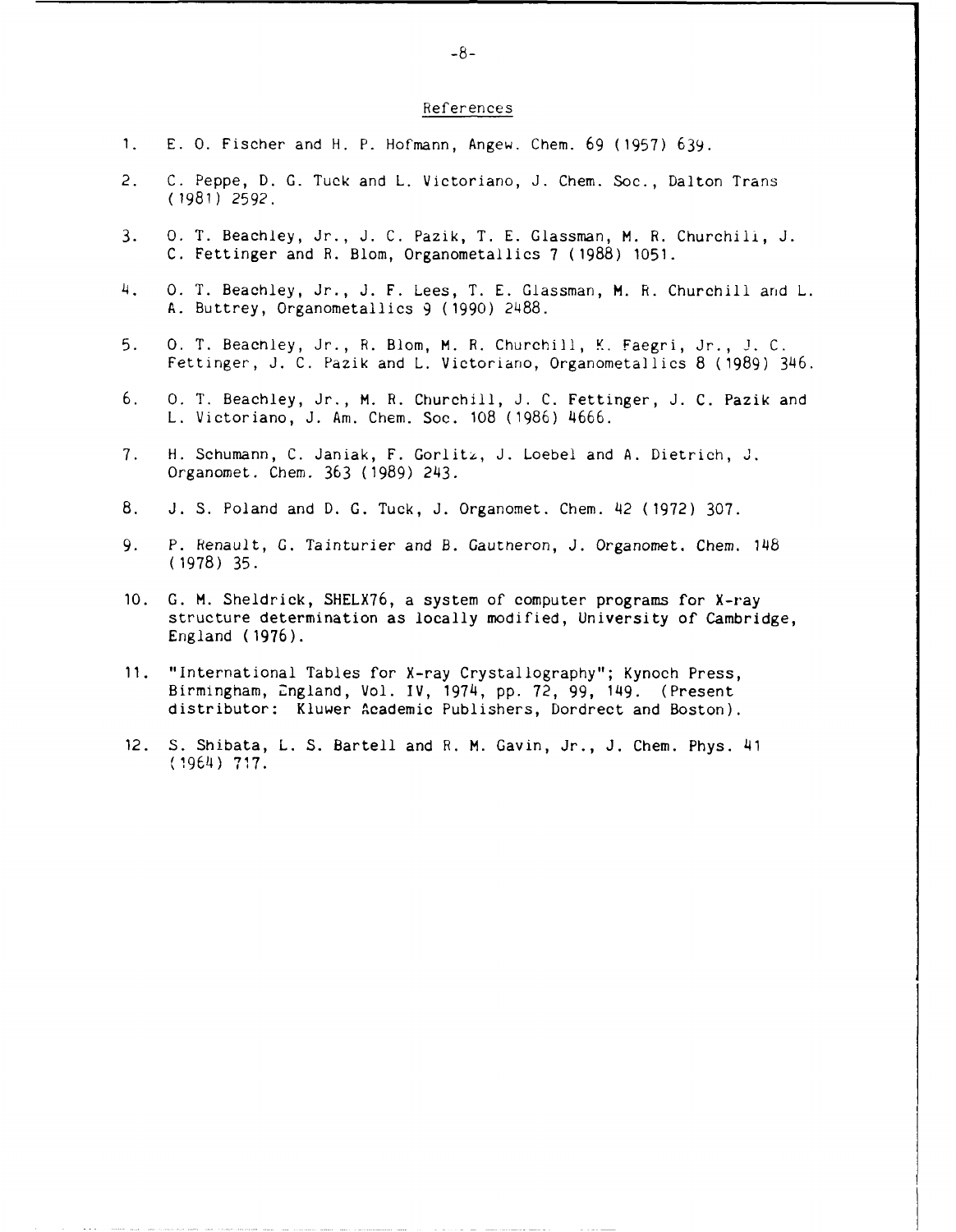| Atoms                          | Distance | Atoms                                                                   | Distance |
|--------------------------------|----------|-------------------------------------------------------------------------|----------|
| $-- C(1)$<br>In                | 2.837(8) | In<br>C(2)<br>$\sim$ $\sim$                                             | 2.738(9) |
| C(3)<br>In<br>$- -$            | 2.71(1)  | C(4)<br>In<br>$\sim 10^{-10}$                                           | 2.84(1)  |
| C(5)<br>$\rightarrow$<br>$\ln$ | 2.911(9) | $--- C(1)$<br>In                                                        | 3.207(9) |
| C(2)<br>$In - -$               | 3.310(9) | $- - C(3)^{T}$<br>In                                                    | 3.20(1)  |
| In $- - C(4)$                  | 2.98(1)  | In $- - C(5)^{2}$                                                       | 2.98(1)  |
| $C(1)$ -- $C(2)$               | 1.42(1)  | $C(1)$ -- $C(5)$                                                        | 1.43(1)  |
| $C(1)$ -- $C(6)$               | 1.51(1)  | $C(2)$ -- $C(3)$                                                        | 1.40(1)  |
| $C(3)$ -- $C(4)$               | 1.42(1)  | $C(4)$ -- $C(5)$                                                        | 1.41(1)  |
| $C(6)$ -- $C(7)$               | 1.52(1)  | $C(6)$ -- $C(8)$                                                        | 1.51(1)  |
| $C(6)$ -- $C(9)$               | 1.53(1)  | Cent -- In                                                              | 2.53     |
| $Cent$ -- In                   | 2.85     |                                                                         |          |
| Atoms                          | Angle    | Atoms                                                                   | Angle    |
| $C(2)$ -- $C(1)$ -- $C(5)$     |          | $107.5(8)$ $C(2)$ -- $C(1)$ -- $C(6)$                                   | 125.7(8) |
| $C(5)$ -- $C(1)$ -- $C(6)$     | 126.6(8) | $C(1)$ -- $C(2)$ -- $C(3)$                                              | 108.2(9) |
| $C(2)$ -- $C(3)$ -- $C(4)$     | 108.4(9) | $C(3)$ -- $C(4)$ -- $C(5)$                                              | 107.8(9) |
|                                |          | $C(1)$ -- $C(5)$ -- $C(4)$ 108.1(9) $C(1)$ -- $C(6)$ -- $C(7)$ 111.6(8) |          |
|                                |          | $C(1)$ -- $C(6)$ -- $C(8)$ 109.7(8) $C(7)$ -- $C(6)$ -- $C(8)$          | 110(1)   |
|                                |          | $C(1)$ -- $C(6)$ -- $C(9)$ 110.0(8) $C(7)$ -- $C(6)$ -- $C(9)$          | 107.6(9) |
|                                |          | $C(8)$ -- $C(6)$ -- $C(9)$ 108(1) Cent -- In -- Cent <sup>*</sup> 128.2 |          |
| $--$ Cent $--$ In* 173.4<br>In |          |                                                                         |          |

Table 1. Bond Distances (A) and Angles (deg) for  $\text{In}(C_5H_\mu\text{CMe}_3)$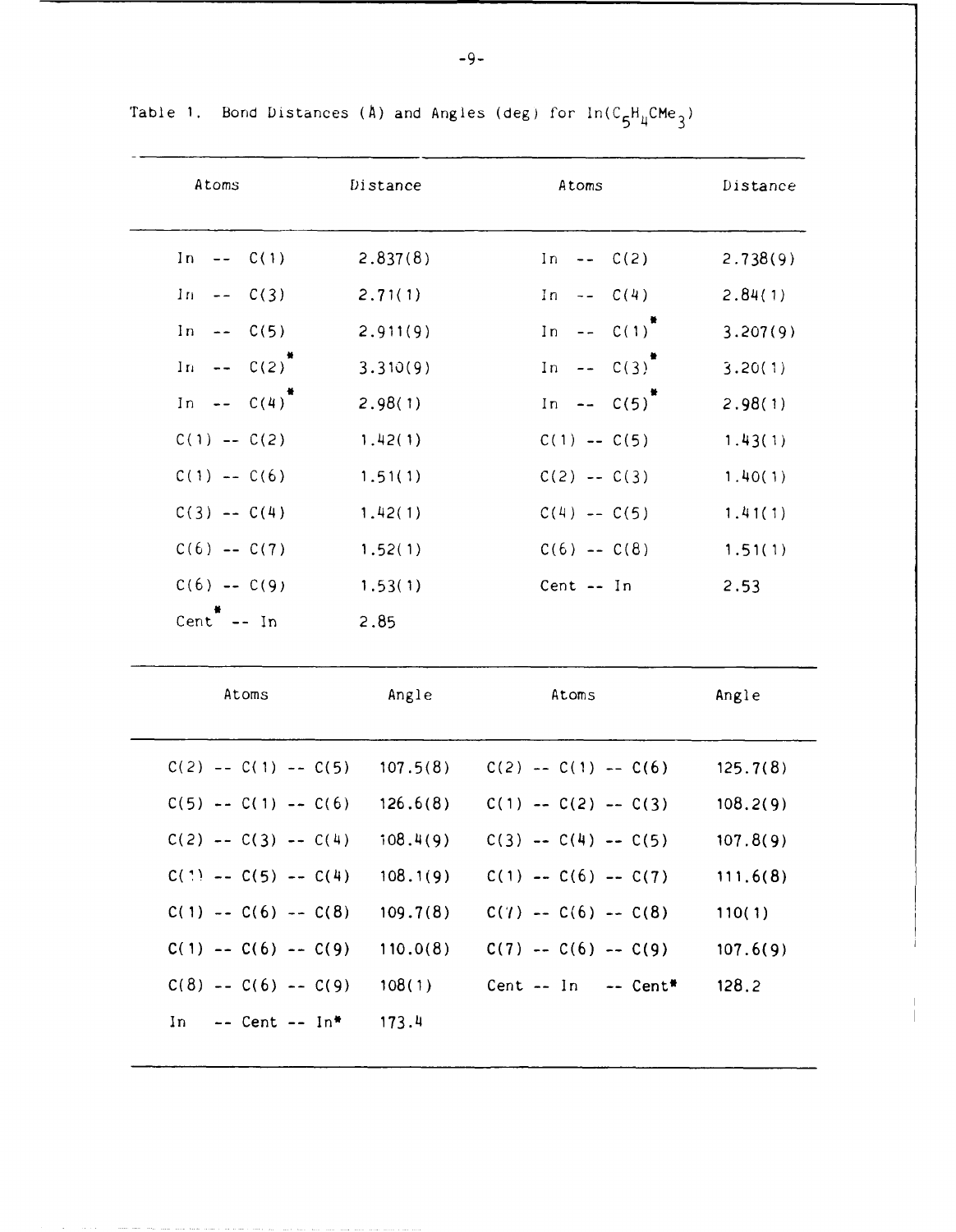| Table II. Comparisions of Structural Features of Cyclopentadienylindium(I) |
|----------------------------------------------------------------------------|
| Compounds                                                                  |
|                                                                            |

|                                  |                       |        | $\ln(C_5H_5)^a$ $\ln(C_5H_4Me)^a$ $\ln(C_5H_4S_1Me_3)^b$ $\ln(C_5H_4CMe_3)$ |               |  |
|----------------------------------|-----------------------|--------|-----------------------------------------------------------------------------|---------------|--|
|                                  |                       |        |                                                                             |               |  |
| In-C $(av)(A)$                   | 2.959                 | 2.867  | 2.872                                                                       | 2.81          |  |
| $In-C^*(av)(A)$                  | 2.924                 | 3.016  | 3.067                                                                       | 3.14          |  |
| $In-centroid(A)$                 | 2.726                 | 2.609  | 2.609                                                                       | 2.53          |  |
| In-centroid <sup>"</sup> (Å)     | 2.687                 | 2.771  | 2.822                                                                       | 2.85          |  |
| centroid-In-centroid $(°)$       | 128.02                | 130.66 | 131.78                                                                      | 128.2         |  |
| $ln$ -centroid-In <sup>(°)</sup> | 176.99                | 179.74 | 175.94                                                                      | 173.4         |  |
| mp (°C)                          | 169.3-171.0 48.5-51.0 |        | $51.4 - 51.8$                                                               | $47.5 - 48.5$ |  |
| mmol H <sub>0</sub> /mmol In(1)  | 0.942                 | 0.955  | 0.867                                                                       | 0.956         |  |

a) Reference **3.**

**b)** Reference 4.

-10-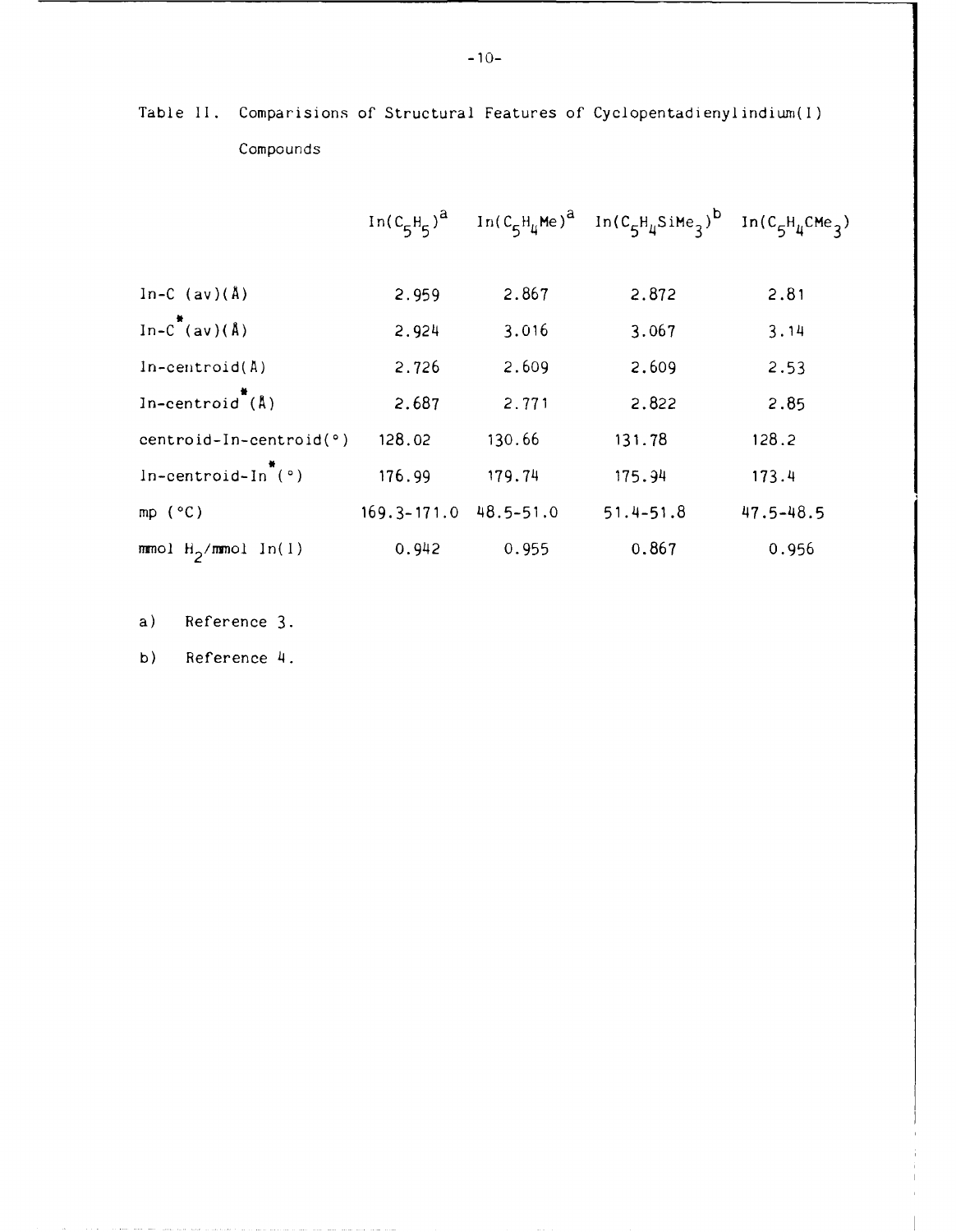| Compound                                          | $\ln(C_5H_4CMe_3)$                                            |
|---------------------------------------------------|---------------------------------------------------------------|
| Color/Shape                                       | colorless/parallelepiped                                      |
| Mol. Wt.                                          | 236.02                                                        |
| Space group                                       | P2, n                                                         |
| Temp., °C                                         | 20                                                            |
| Cell Constants <sup>a</sup>                       |                                                               |
| a, A<br>b, A<br>c, Å<br>B, deg                    | 6.139(1)<br>9.765(6)<br>15.543(3)<br>92.87(1)                 |
| Cell vol.( $A^5$ )                                | 930.6                                                         |
| Molecules/unit cell (2)                           | 4                                                             |
| <sup>p</sup> calc, g cm <sup>-3</sup>             | 1.68                                                          |
| $\mu_{\text{calc, cm}^{-1}}$                      | 24.5                                                          |
| Diffractometer/Scan                               | Enraf-Nonius $CAD-4/\omega-2\theta$                           |
| Range of relative transm. factors, %              | 81/100                                                        |
| Radiation, graphite monochromator                 | $MOKa(\lambda=0.71073)$                                       |
| Max crystal dimensions (mm)                       | $0.13 \times 0.35 \times 0.53$                                |
| Scan width (°)                                    | $0.80 + 0.35$ tan $\theta$                                    |
| Std reflctns                                      | 200; 0, 10, 0; 0, 0, 12                                       |
| Decay of stds                                     | $+22$                                                         |
| Refletns measured                                 | 1939                                                          |
| $2\theta$ range ( $\degree$ )                     | $2 \le 20 \le 50$                                             |
| Range of h,k,l                                    | $+7, +11, +18$                                                |
| Obsd reflotns                                     | 1370                                                          |
| Computer programs <sup>c</sup>                    | SHELX <sup>10</sup>                                           |
| Structure solution                                | Heavy atom techniques                                         |
| No. of parameters varied                          | 100                                                           |
| Weights                                           | $\left[\,\sigma(F_{0})^{2} + 0.00001 F_{0}^{2}\,\right]^{-1}$ |
| GOF                                               | 15.5                                                          |
| $R = \sum  F_0  -  F_0  /  \Sigma  F_0 $          | 0.071                                                         |
| $R_{\overline{M}}$                                | 0.072                                                         |
| Largest feature final diff. map, eA <sup>-3</sup> | $1.0$ (near In)                                               |
|                                                   |                                                               |

Table III. Crystal Data and Summary of Intensity Data Collection and Structure Refinement.

 $a$ <sub>Least-squares</sub> refinement of  $((sin\theta)/\lambda)^2$  values for 25 reflections  $\theta$  > 20°. b<sub>Corrections:</sub> Lorentz-polarization and absorption (empirical, psi scan). CNeutral scattering factors and anomalous dispersion corrections from ref. 11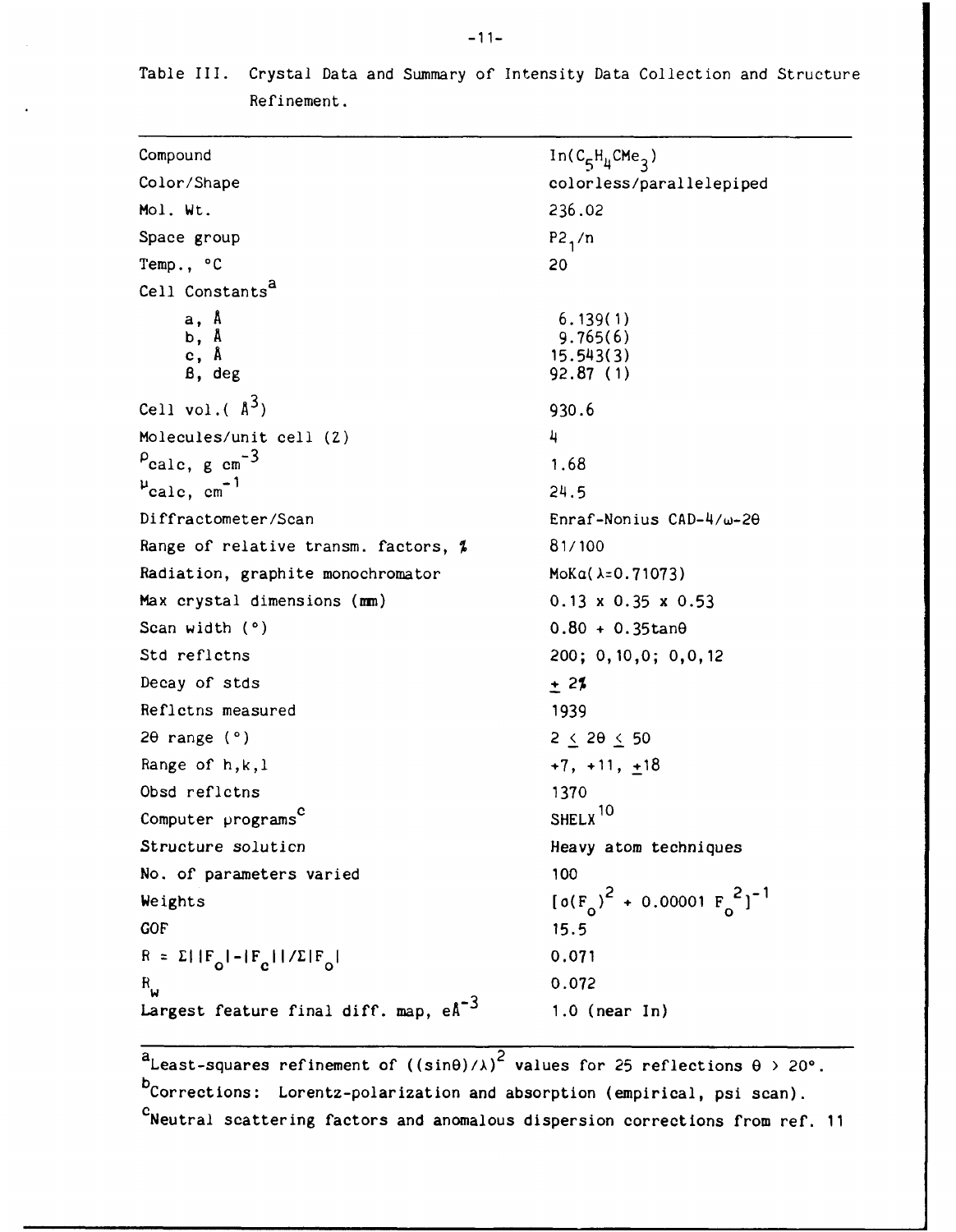| Atom | x/a       | y/b        | z/c        | $B$ (eqv)a |
|------|-----------|------------|------------|------------|
| In   | 0.9420(1) | 0.49343(8) | 0.75940(5) | 3.58       |
| C(1) | 0.789(1)  | 0.2599(9)  | 0.6661(6)  | 1.96       |
| C(2) | 0.608(2)  | 0.3251(9)  | 0.7025(6)  | 2.44       |
| C(3) | 0.628(2)  | 0.308(1)   | 0.7921(7)  | 3.41       |
| C(4) | 0.817(2)  | 0.228(1)   | 0.8125(7)  | 3.15       |
| C(5) | 0.916(2)  | 0.198(1)   | 0.7349(6)  | 2.67       |
| C(6) | 0.828(2)  | 0.250(1)   | 0.5710(6)  | 2.42       |
| C(7) | 0.715(2)  | 0.126(1)   | 0.5302(7)  | 4.45       |
| C(8) | 1.070(2)  | 0.241(2)   | 0.5583(8)  | 4.89       |
| C(9) | 0.739(3)  | 0.377(1)   | 0,5240(7)  | 4.90       |

Table IV. Final Fractional Coordinates for  $In(C_5H_4CMe_3)$ 

 ${}^{a}B(eqv) = 4/3[a^{2}B_{11} + b^{2}B_{22} + c^{2}B_{33} + ab(cosY)B_{12} + ac(cosB)B_{13} + bc(cosA)B_{23}].$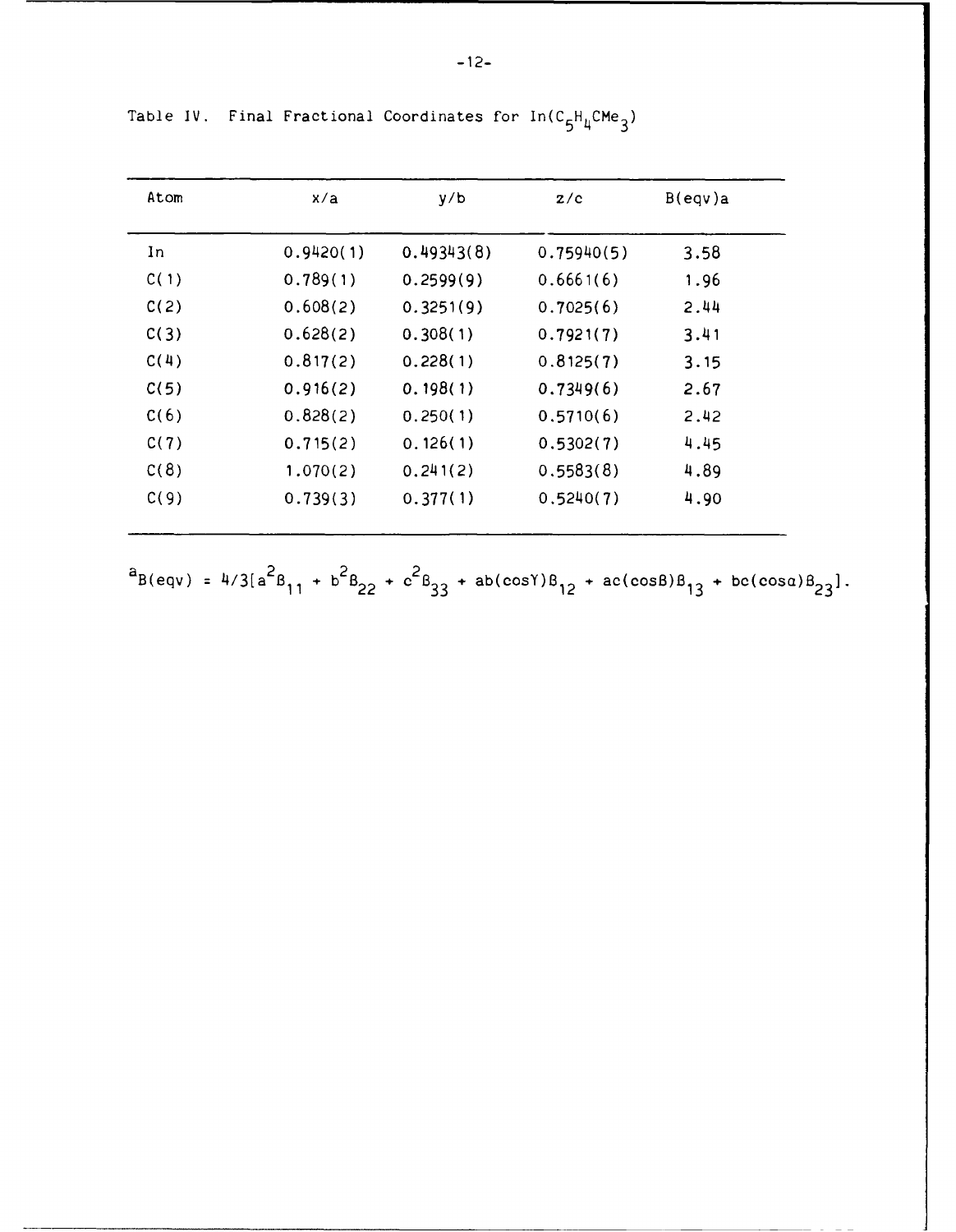Captions to Figures

- Figure 1 **Labeling of atoms in**  $In(C_5H_{\mu}CMe_3)$  **(ORTEP diagram; 50% ellipsoids** with hydrogen atoms artifically reduced.
- Figure 2 Packing diagram for  $In(C_5H_4CMe_3)$  showing the infinite zigzag chains.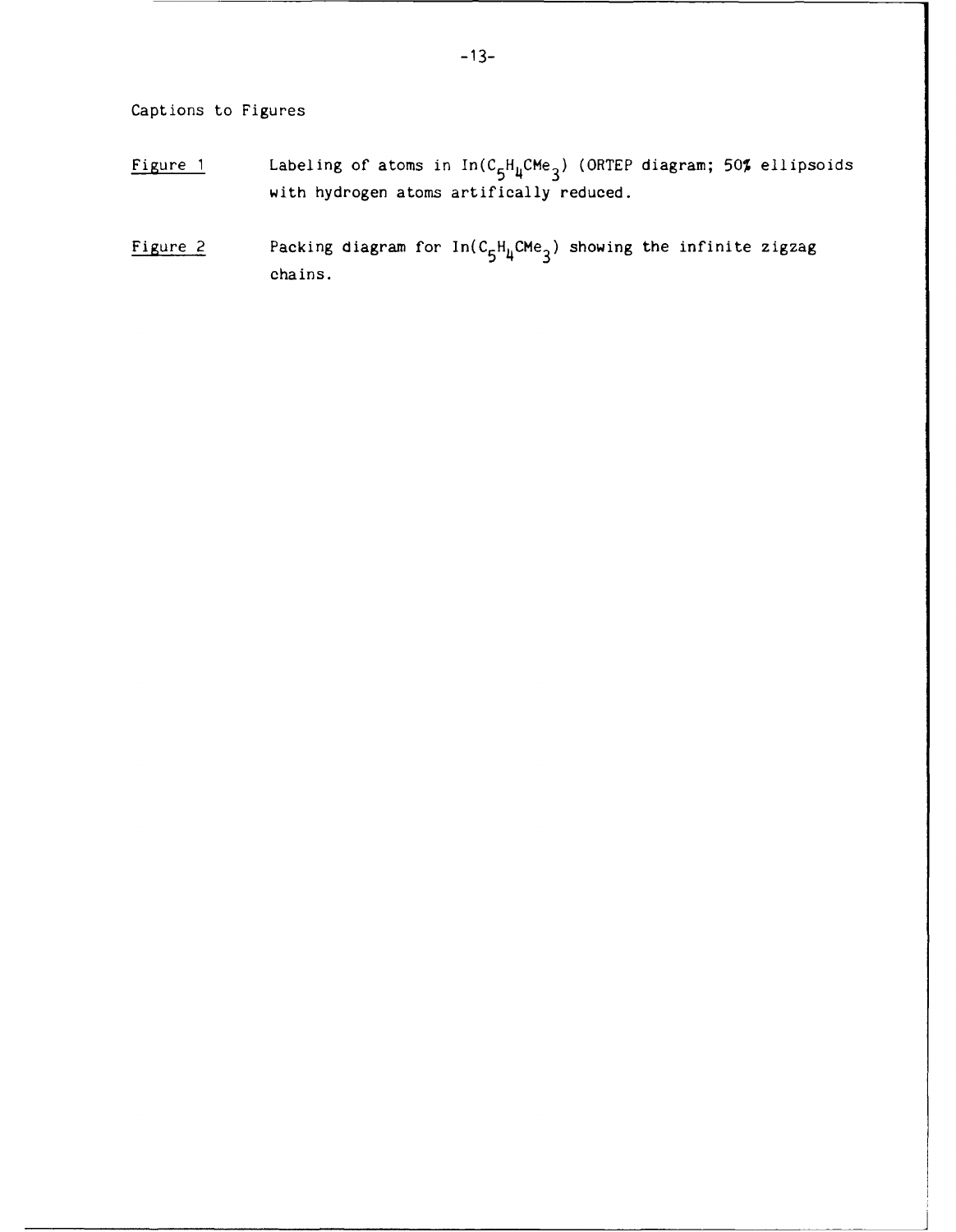| Atom          | x/a   | y/b   | 2/c   |  |
|---------------|-------|-------|-------|--|
| H(1)[C(2)]    | 0.492 | 0.371 | 0.672 |  |
| H(1) [C(3)]   | 0.530 | 0.343 | 0.832 |  |
| H(1)[C(4)]    | 0.868 | 0.202 | 0.869 |  |
| $H(1)$ [C(5)] | 1.047 | 0.148 | 0.730 |  |
| H(1)[C(7)]    | 0.717 | 0.107 | 0.470 |  |
| H(2) [C(7)]   | 0.569 | 0.145 | 0.545 |  |
| H(3)[C(7)]    | 0.768 | 0.049 | 0.562 |  |
| H(1)[C(8)]    | 1.125 | 0.161 | 0.586 |  |
| H(2) [C(8)]   | 1.136 | 0.320 | 0.584 |  |
| H(3)[C(8)]    | 1.099 | 0.238 | 0.499 |  |
| H(1)[C(9)]    | 0.587 | 0.377 | 0.533 |  |
| H(2) [C(9)]   | 0.762 | 0.383 | 0.464 |  |
| H(3)[C(9)]    | 0.804 | 0.454 | 0.553 |  |

Table **.** Calculated Coordinates for Hydrogen Atoms in  $In(C_5H_{\mu}CMe_3)$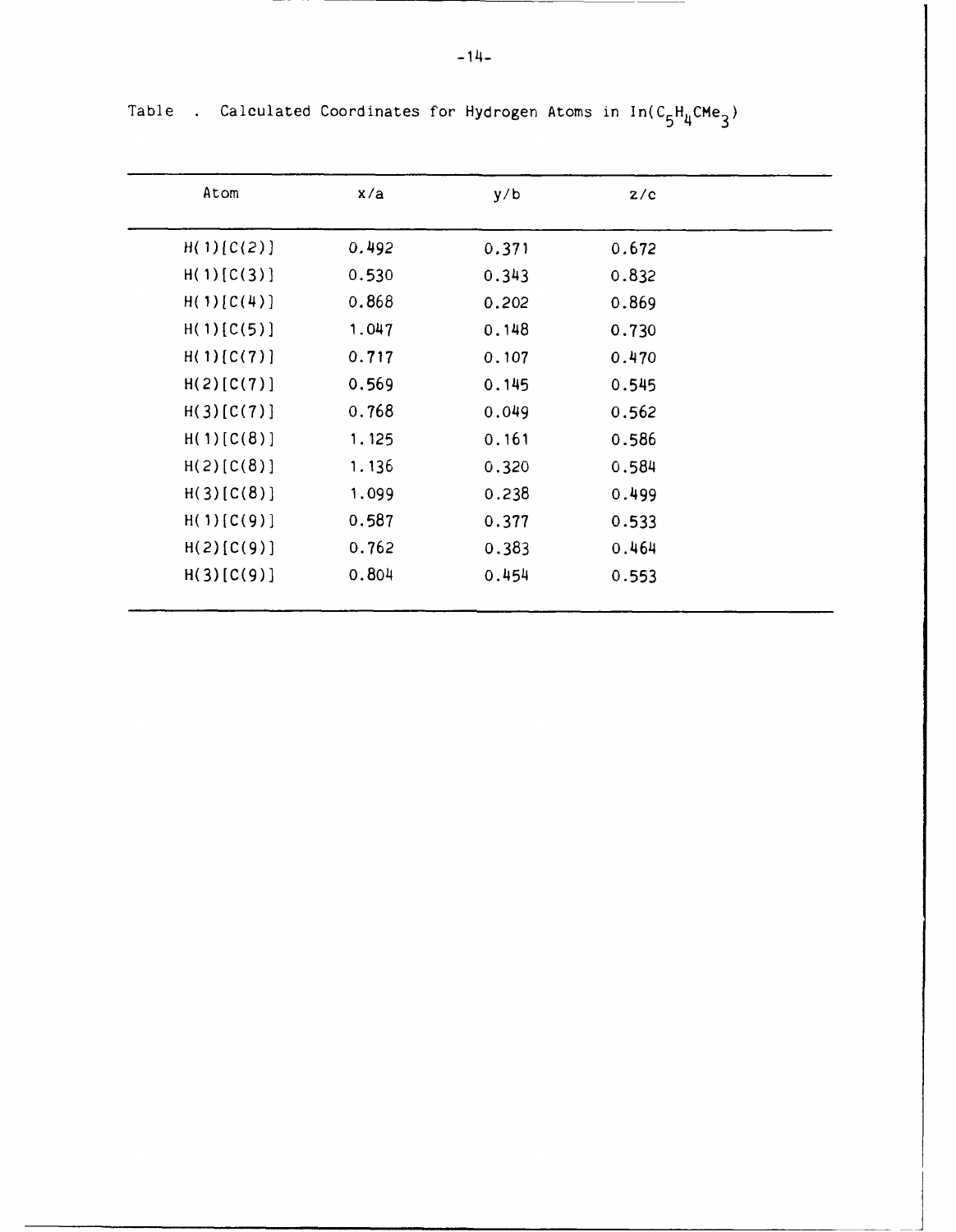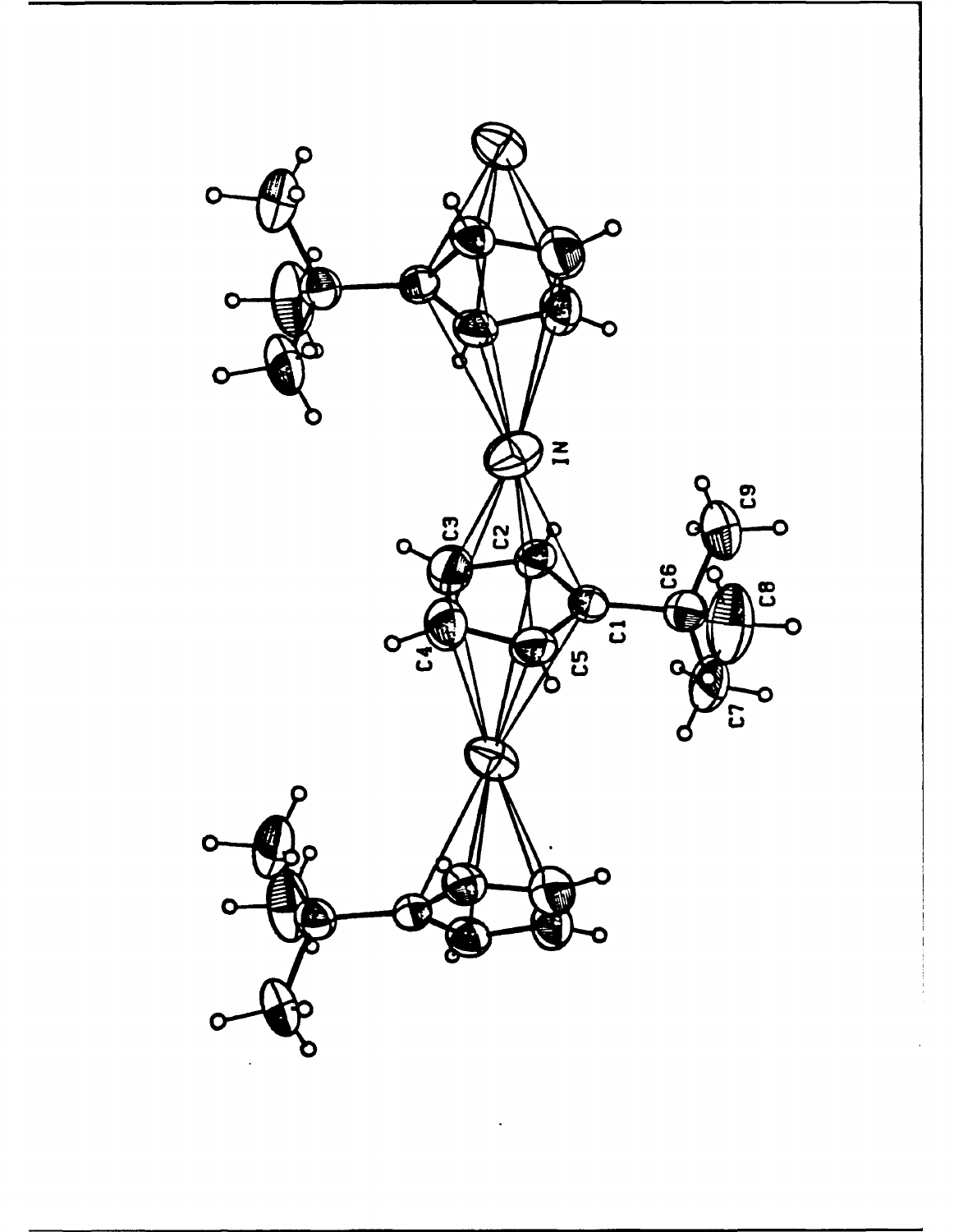